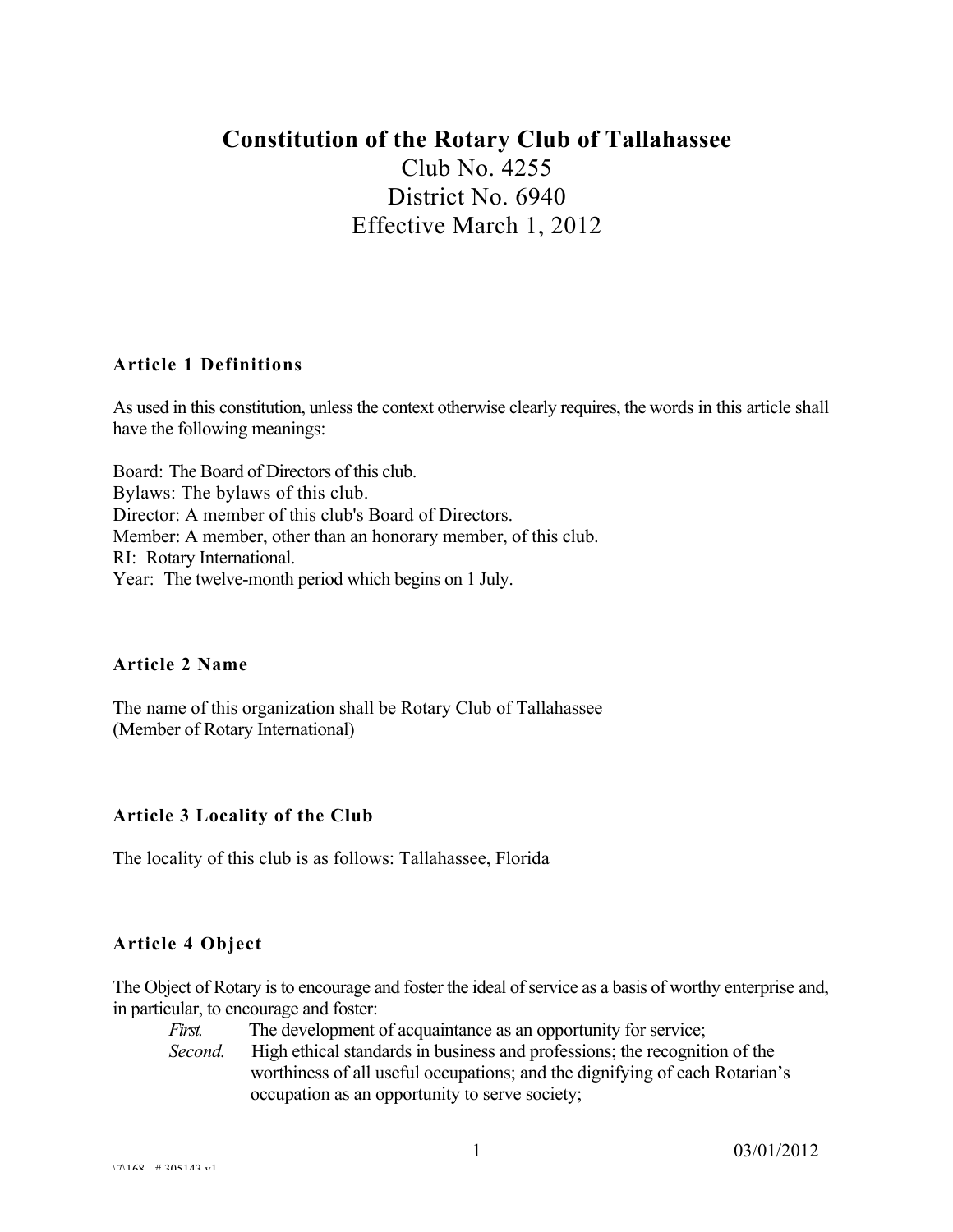- *Third.* The application of the ideal of service in each Rotarian's personal, business, and community life;
- *Fourth.* The advancement of international understanding, goodwill, and peace through a world of fellowship of business and professional persons united in the ideal of service.

#### **Article 5 Five Avenues of Service**

Rotary's Five Avenues of Service are the philosophical and practical framework for the work of this Rotary club.

**Club Service**, the first Avenue of Service, involves action a member should take within this club to help it function successfully.

**Vocational Service**, the second Avenue of Service, has the purpose of promoting high ethical standards in businesses and professions, recognizing the worthiness of all dignified occupations, and fostering the ideal of service in the pursuit of all vocations. The role of members includes conducting themselves and their businesses in accordance with Rotary's principles.

**Community Service**, the third Avenue of Service, comprises varied efforts that members make, sometimes in conjunction with others, to improve the quality of life of those who live within this club's locality or municipality.

**International Service**, the fourth Avenue of Service, comprises those activities that members do to advance international understanding, goodwill, and peace by fostering acquaintance with people of other countries, their cultures, customs, accomplishments, aspirations, and problems, through reading and correspondence and through cooperation in all club activities and projects designed to help people in other lands.

**New Generations Service**, the fifth Avenue of Service, recognizes the positive change implemented by youth and young adults through leadership development activities, involvement in community and international service projects, and exchange programs that enrich and foster world peace and cultural understanding.

# **Article 6 Meetings**

#### **Section 1**— *Regular Meetings.*

*Day and Time.* This club shall hold a regular meeting once each week on the day and at the time provided in the bylaws.

*Change of Meeting.* For good cause, the board may change a regular meeting to any day during the period commencing with the day following the preceding regular meeting and ending with the day preceding the next regular meeting, or to a different hour of the regular day, or to a different place. *Cancellation.* The board may cancel a regular meeting if it falls on a legal holiday, including a commonly recognized holiday, or in case of the death of a club member, or of an epidemic or of a disaster affecting the whole community, or of an armed conflict in the community which endangers the lives of the club members. The board may cancel not more than four regular meetings in a year for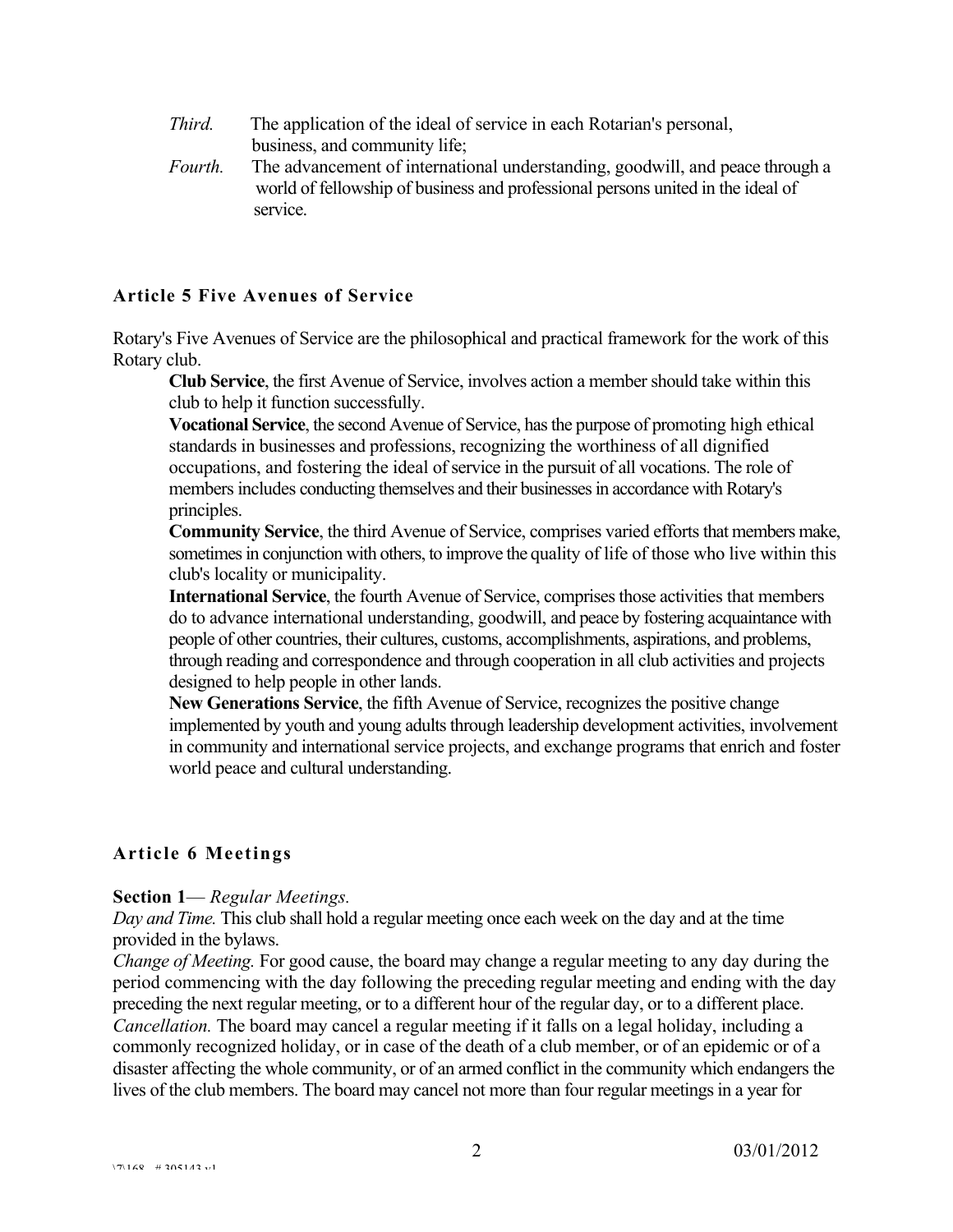causes not otherwise specified herein provided that this club does not fail to meet for more than three consecutive meetings.

**Section 2** — *Annual Meeting.* An annual meeting for the election of officers shall be held not later than 31 December as provided in the bylaws.

# **Article 7 Membership**

**Section 1**— *General Qualifications.* This club shall be composed of adult persons of good character and good business, professional and/or community reputation.

**Section 2** — *Kinds.* This club shall have two kinds of membership, namely: active and honorary.

**Section 3** — *Active Membership.* A person possessing the qualifications set forth in article 5, section 2 of the RI constitution may be elected to active membership in this club.

#### **Section 4** — *Transferring or Former Rotarian.*

(a) *Potential Members.* A member may propose to active membership a transferring member or former member of a club, if the proposed member is terminating or has terminated such membership in the former club due to no longer being engaged in the formerly assigned classification of business or profession within the locality of the former club or the surrounding area. The transferring or former member of a club being proposed to active membership under this section may also be proposed by the former club. The classification of a transferring or former member of a club shall not preclude election to active membership even if the election results in club membership temporarily exceeding the classification limits. Potential members of this club who are current or former members of another club who have debts to the other club are ineligible for membership in this club. This club may demand that a potential member present written proof that no money is owed to the other club. The admission of a transferring or former Rotarian as an active member pursuant to this section shall be contingent upon receiving a certificate from the board of the previous club confirming the prospective member's prior membership in that club.

(b) *Current or Former Members.* This club shall provide a statement whether money is owed to this club when requested by another club with respect to a current or former member of this club being considered for membership in the other club.

**Section 5** — *Dual Membership.* No person shall simultaneously hold active membership in this and another club. No person shall simultaneously be a member and an honorary member in this club. No person shall simultaneously hold active membership in this club and membership in a Rotaract club.

# **Section 6** — *Honorary Membership.*

*Eligibility for Honorary Membership.* Persons who have distinguished themselves by meritorious service in the furtherance of Rotary ideals and those persons considered friends of Rotary for their permanent support of Rotary's cause may be elected to honorary membership in this club. The term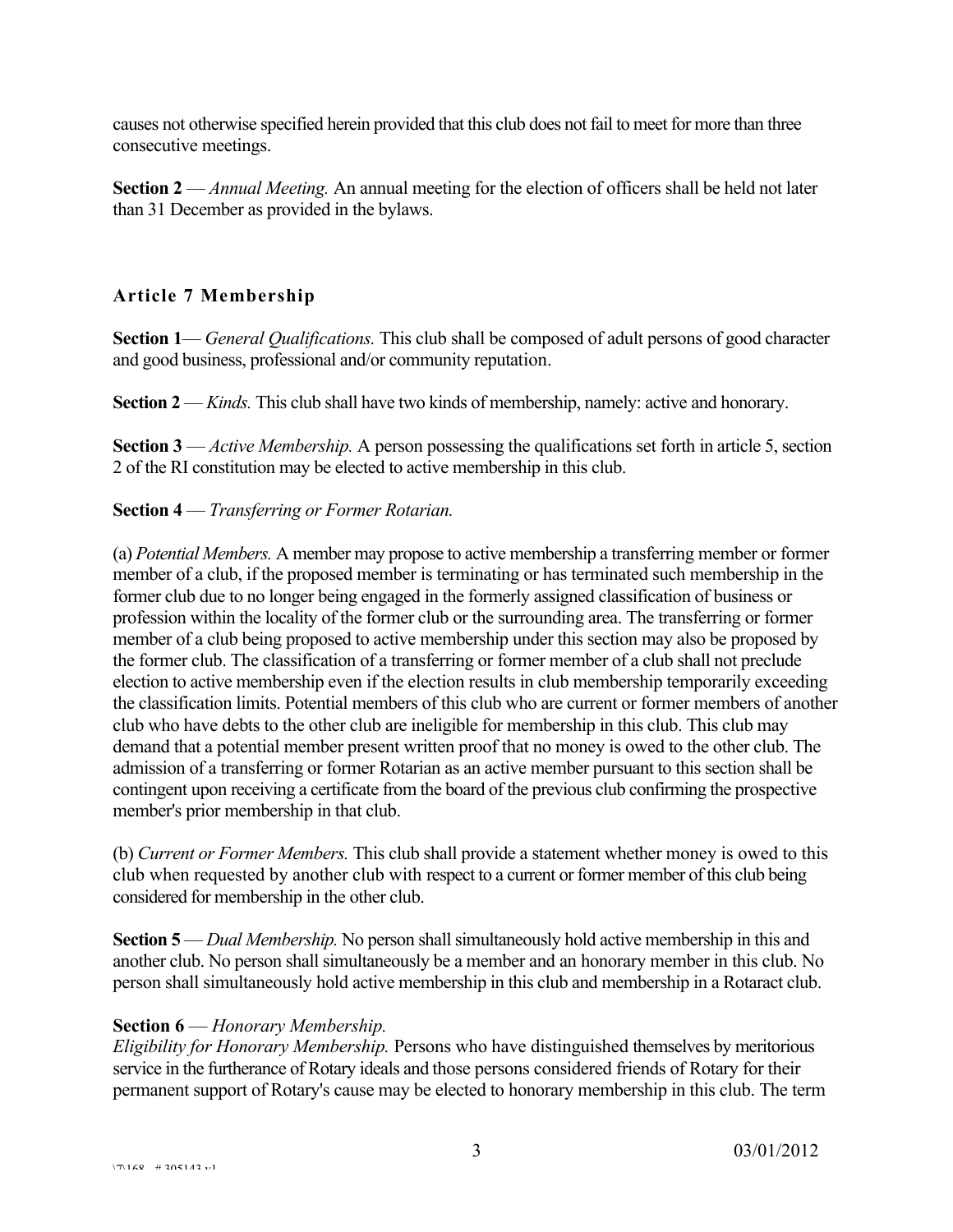of such membership shall be as determined by the board. Persons may hold honorary membership in more than one club.

*Rights and Privileges.* Honorary members shall be exempt from the payment of admission fees and dues, shall have no vote, and shall not be eligible to hold any office in this club. Such members shall not hold classifications, but shall be entitled to attend all meetings and enjoy all the other privileges of this club. No honorary member of this club is entitled to any rights and privileges in any other club, except for the right to visit other clubs without being the guest of a Rotarian.

**Section 7** — *Holders of Public Office.* Persons elected or appointed to public office for a specified time shall not be eligible to active membership in this club under the classification of such office. This restriction shall not apply to persons holding positions or offices in schools, colleges, or other institutions of learning or to persons who are elected or appointed to the judiciary. Members who are elected or appointed to public office for a specified period may continue as such members in their existing classifications during the period in which they hold such office.

**Section 8** — *Rotary International Employment.* This club may retain in its membership any member employed by RI.

# **Article 8 Classifications**

Section 1— *General Provisions.*

(a) *Principal Activity.* Each member shall be classified in accordance with the member's business, profession, or type of community service. The classification shall be that which describes the principal and recognized activity of the firm, company, or institution with which the member is connected or that which describes the member's principal and recognized business or professional activity or that which describes the nature of the member's community service activity.

(b) *Correction or Adjustment.* If the circumstances warrant, the board may correct or adjust the classification of any member. Notice of a proposed correction or adjustment shall be provided to the member and the member shall be allowed a hearing thereon.

**Section 2** — *Limitations.* This club shall not elect a person to active membership from a classification if the club already has five or more members from that classification, unless the club has more than 50 members, in which case, the club may elect a person to active membership in a classification so long as it will not result in the classification making up more than 10 percent of the club's active membership. Members who are retired shall not be included in the total number of members in a classification. The classification of a transferring or former member of a club, or a Rotary Foundation alumnus as defined by the board of directors of RI, shall not preclude election to active membership even if the election results in club membership temporarily exceeding the above limitations. If a member changes classification, the club may continue the member's membership under the new classification notwithstanding these limitations.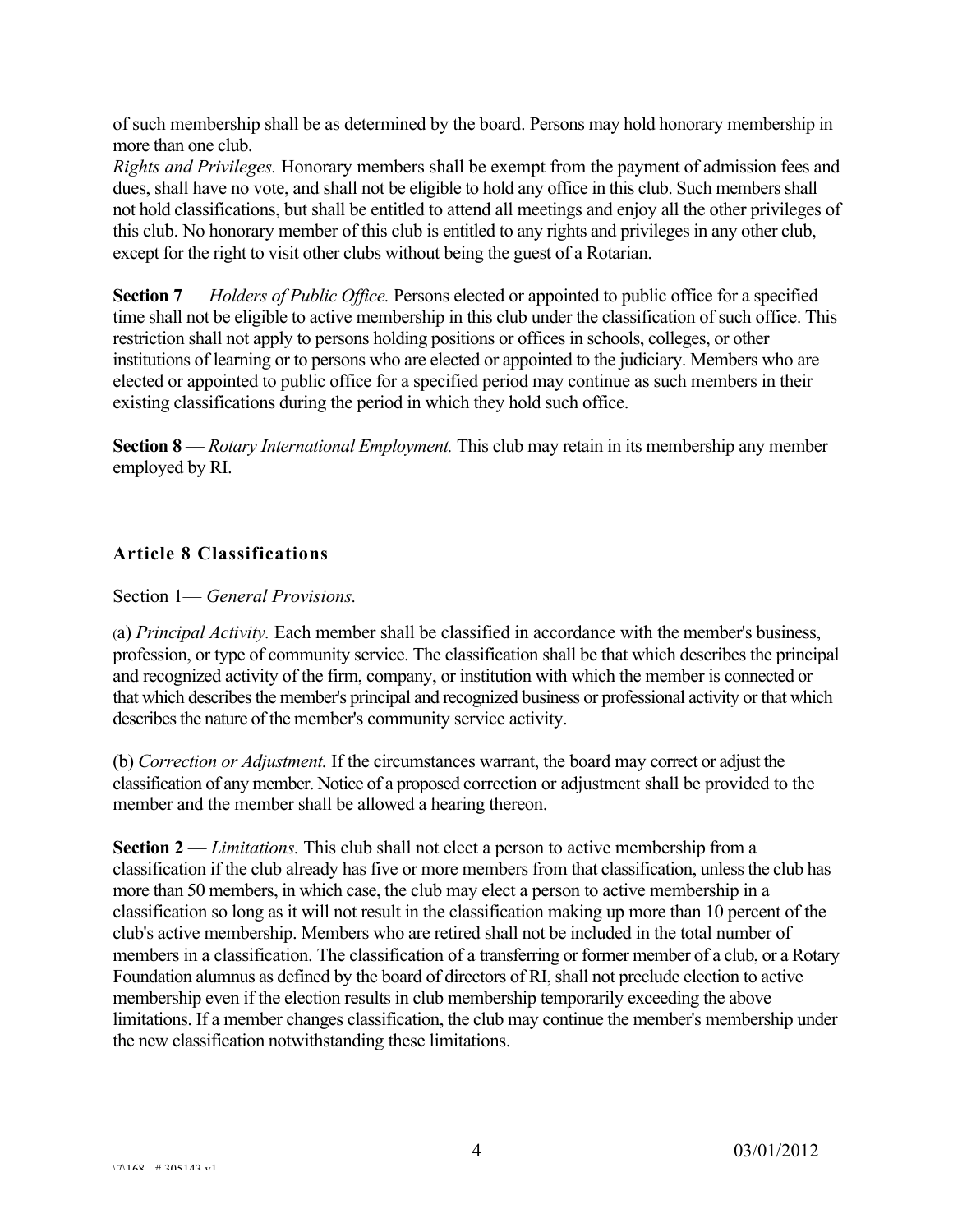# **Article 9 Attendance**

**Section 1**— *General Provisions.* Each member should attend this club's regular meetings. A member shall be counted as attending a regular meeting if the member is present for at least 60 percent of the meeting, or is present and is called away unexpectedly and subsequently produces evidence to the satisfaction of the board that such action was reasonable, or makes up for an absence in any of the following ways:

(a) 14 *Days Before or After the Meeting.* If, within fourteen (14) days before or after the regular time for that meeting, the member attends at least 60 percent of the regular meeting of another club or of a provisional club; or attends a regular meeting of a Rotaract or Interact club, Rotary Community Corps, or Rotary Fellowship or of a provisional Rotaract or Interact club, Rotary Community Corps, or Rotary Fellowship; or attends a convention of RI, a council on legislation, an international assembly, a Rotary institute for past and present officers of RI, a Rotary institute for past, present, and incoming officers of RI, or any other meeting convened with the approval of the board of directors of RI or the president of RI acting on behalf of the board of directors of RI, a Rotary multizone conference, a meeting of a committee of RI, a Rotary district conference, a Rotary district assembly, any district meeting held by direction of the board of directors of RI, any district committee meeting held by direction of the district governor, or a regularly announced intercity meeting of Rotary clubs; or is present at the usual time and place of a regular meeting of another club for the purpose of attending such meeting, but that club is not meeting at that time or place; or attends and participates in a club service project or a club-sponsored community event or meeting authorized by the board; or attends a board meeting or, if authorized by the board, a meeting of a service committee to which the member is assigned; or participates through a club web site in an interactive activity requiring an average of 30 minutes of participation. When a member is outside the member's country of residence for more than fourteen (14) days, the time restriction shall not be imposed so that the member may attend meetings in another country at any time during the travel period, and each such attendance shall count as a valid make-up for any regular meeting missed during the member's time abroad.

(b) *At the Time of the Meeting.* If, at the time of the meeting, the member is traveling with reasonable directness to or from one of the meetings specified in sub-subsection (a) (3) of this section; or serving as an officer or member of a committee of RI, or a trustee of The Rotary Foundation; or serving as the special representative of the district governor in the formation of a new club; or on Rotary business in the employ of RI; or directly and actively engaged in a districtsponsored or RI- or Rotary Foundation-sponsored service project in a remote area where making up attendance is impossible; or engaged in Rotary business duly authorized by the board which precludes attendance at the meeting.

**Section 2** — *Extended Absence on Outposted Assignment.* If a member will be working on an outposted assignment for an extended period of time, attendance at the meetings of a designated club at the site of the assignment will replace attendance at the regular meetings of the member's club, provided there is a mutual agreement between the two clubs.

**Section 3** — *Excused Absences.* A member's absence shall be excused if

(a) the absence complies with the conditions and under circumstances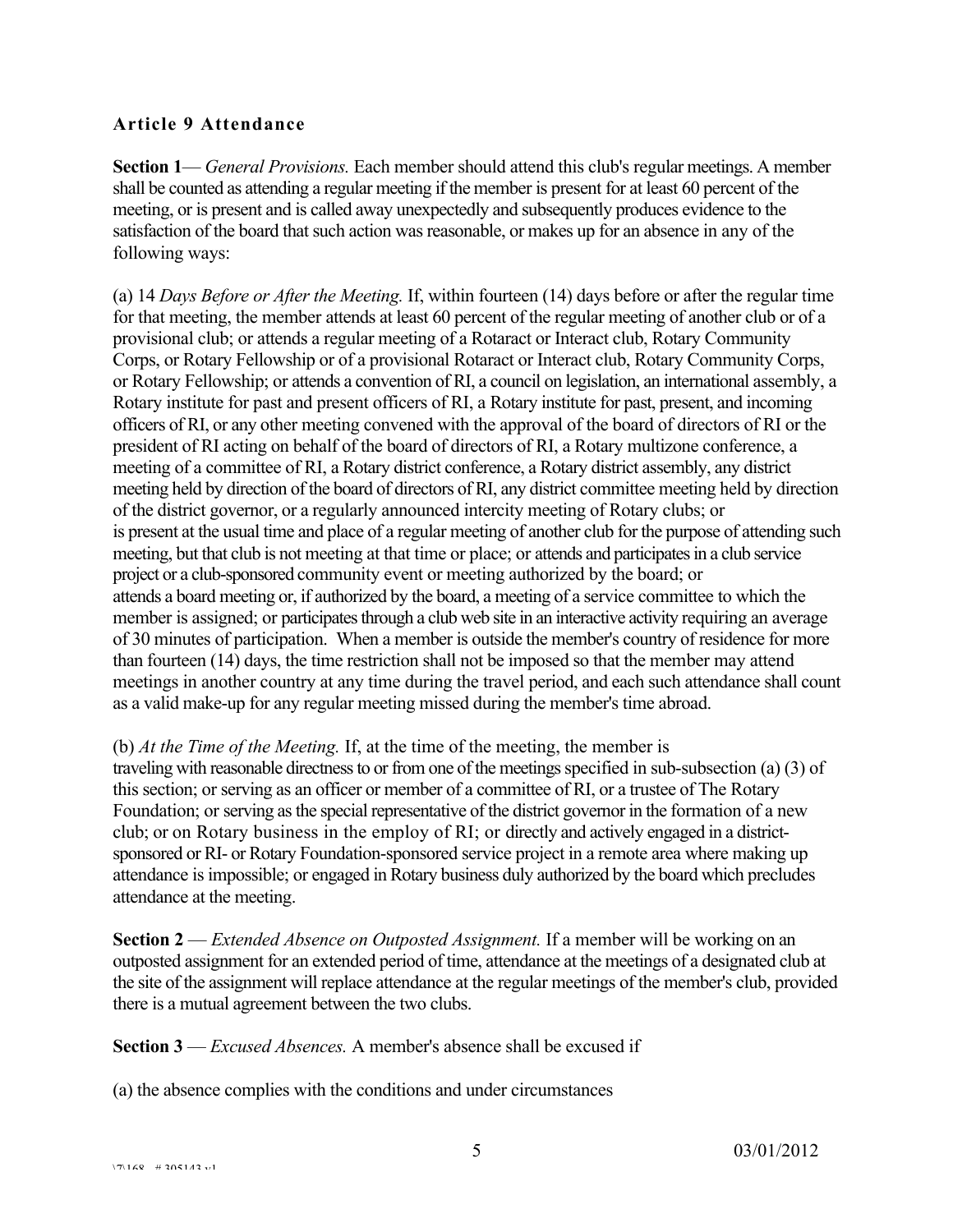approved by the board. The board may excuse a member's absence for reasons which it considers to be good and sufficient. Such excused absences shall not extend for longer than twelve months.

(b) the age of the member is 65 and above and the aggregate of the member's years of age and years of membership in one or more clubs is 85 years or more and the member has notified the club secretary in writing of the member's desire to be excused from attendance and the board has approved.

**Section 4** — RI *Officers' Absences.* A member's absence shall be excused if the member is a current officer of RI.

**Section 5** — Attendance *Records.* In the event that a member whose absences are excused under the provisions of subsection 3(b) or section 4 of this article attends a club meeting, the member and the member's attendance shall be included in the membership and attendance figures used to compute this club's attendance.

# **Article 10 Directors and Officers**

**Section 1** — *Governing Body.* The governing body of this club shall be the board constituted as the bylaws may provide.

**Section 2** — *Authority.* The board shall have general control over all officers and committees and, for good cause, may declare any office vacant.

**Section 3** — *Board Action Final.* The decision of the board in all club matters is final, subject only to an appeal to the club. However, as to a decision to terminate membership, a member, pursuant to article 12, section 6, may appeal to the club, request mediation, or request arbitration. If appealed, a decision of the board shall be reversed only by a two-thirds vote of the members present, at a regular meeting specified by the board, provided a quorum is present and notice of the appeal has been given by the secretary to each member at least five (5) days prior to the meeting. If an appeal is taken, the action taken by the club shall be final.

**Section 4** — *Officers.* The club officers shall be a president, the immediate past president, a presidentelect, and one or more vice-presidents, all of whom shall be members of the board, and a secretary, a treasurer, and a sergeant-at-arms, who may or may not be members of the board as the bylaws shall provide.

# **Section 5** — *Election of Officers.*

*Terms of Officers other than President.* Each officer shall be elected as provided in the bylaws. Except for the president, each officer shall take office on 1 July immediately following election and shall serve for the term of office or until a successor has been duly elected and qualified.

*Term of President.* The president shall be elected as provided in the bylaws, not more than two (2) years but not less than eighteen (18) months prior to the day of taking office and shall serve as president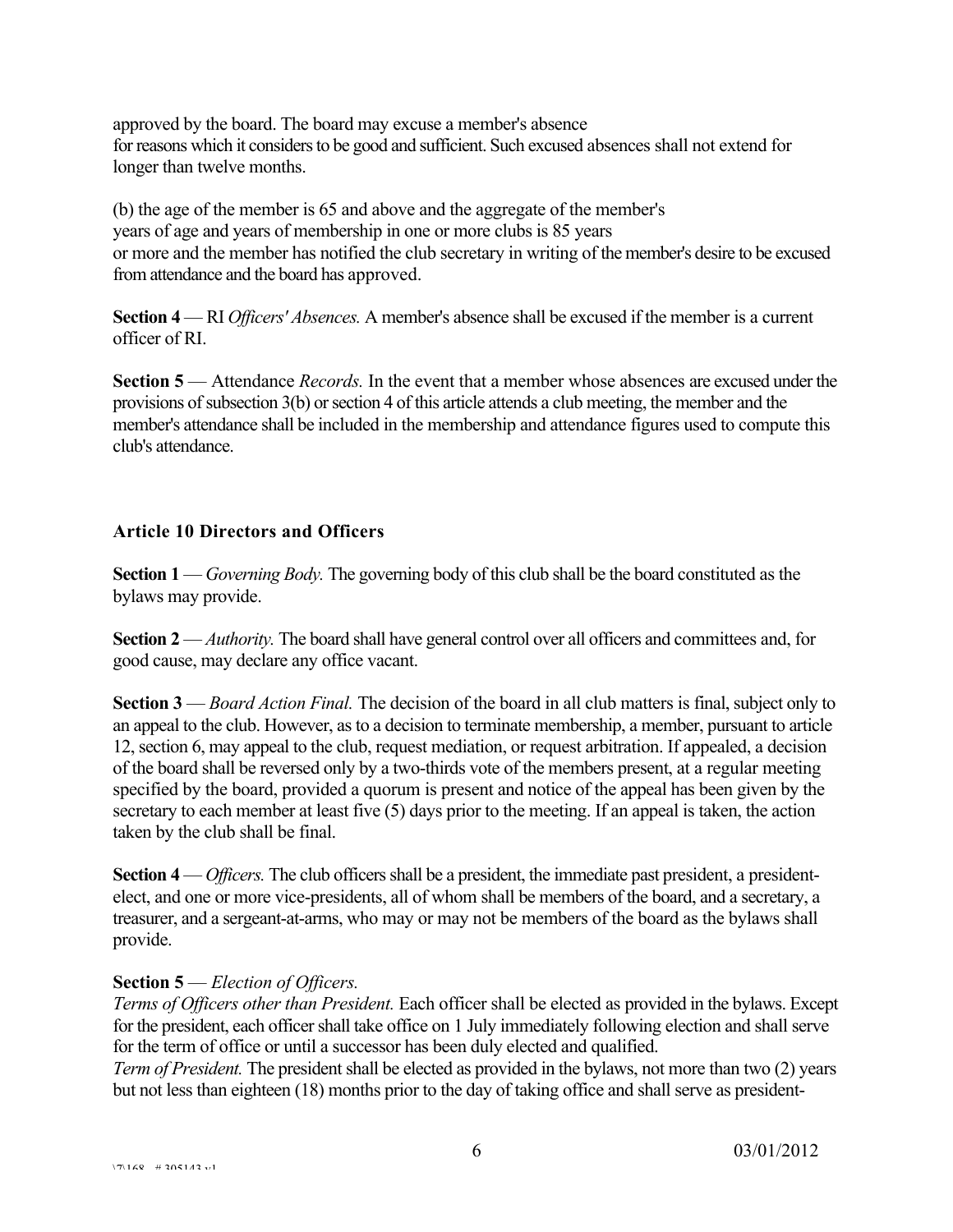nominee upon election. The nominee shall take the title of president-elect on 1 July in the year prior to taking office as president. The president shall take office on 1 July and shall serve a period of one (1) year or until a successor has been duly elected and qualified.

*Qualifications.* Each officer and director shall be a member in good standing of this club. The presidentelect shall attend the district presidents-elect training seminar and the district assembly unless excused by the governor-elect. If so excused, the president-elect shall send a designated club representative who shall report back to the president-elect. If the president-elect does not attend the presidents-elect training seminar and the district assembly and has not been excused by the governor-elect or, if so excused, does not send a designated club representative to such meetings, the president-elect shall not be able to serve as club president. In such event, the current president shall continue to serve until a successor who has attended a presidents-elect training seminar and district assembly or training deemed sufficient by the governor-elect has been duly elected.

#### **Article 11 Admission Fees and Dues**

Every member shall pay an admission fee and annual dues as prescribed in the bylaws, except that any transferring or former member of another club who is accepted into membership of this club pursuant to article 7, section 4(a) shall not be required to pay a second admission fee. A Rotaractor who ceased to be a member of Rotaract within the preceding two years, who is accepted into membership of this club, shall not be required to pay an admission fee.

#### **Article 12 Duration of Membership**

**Section 1**— *Period.* Membership shall continue during the existence of this club unless terminated as hereinafter provided.

#### **Section 2** — *Automatic Termination.*

(a) *Membership Qualifications.* Membership shall automatically terminate when a member no longer meets the membership qualifications, except that the board may grant a member moving from the locality of this club or the surrounding area a special leave of absence not to exceed one (1) year to enable the member to visit and become known to a Rotary club in the new community if the member continues to meet all conditions of club membership; the board may allow a member moving from the locality of this club or the surrounding area to retain membership if the member continues to meet all conditions of club membership.

(b) *How to Rejoin.* When the membership of a member has terminated as provided in subsection (a) of this section, such person, provided such person's membership was in good standing at the time of termination, may make new application for membership, under the same or another classification. A second admission fee shall not be required.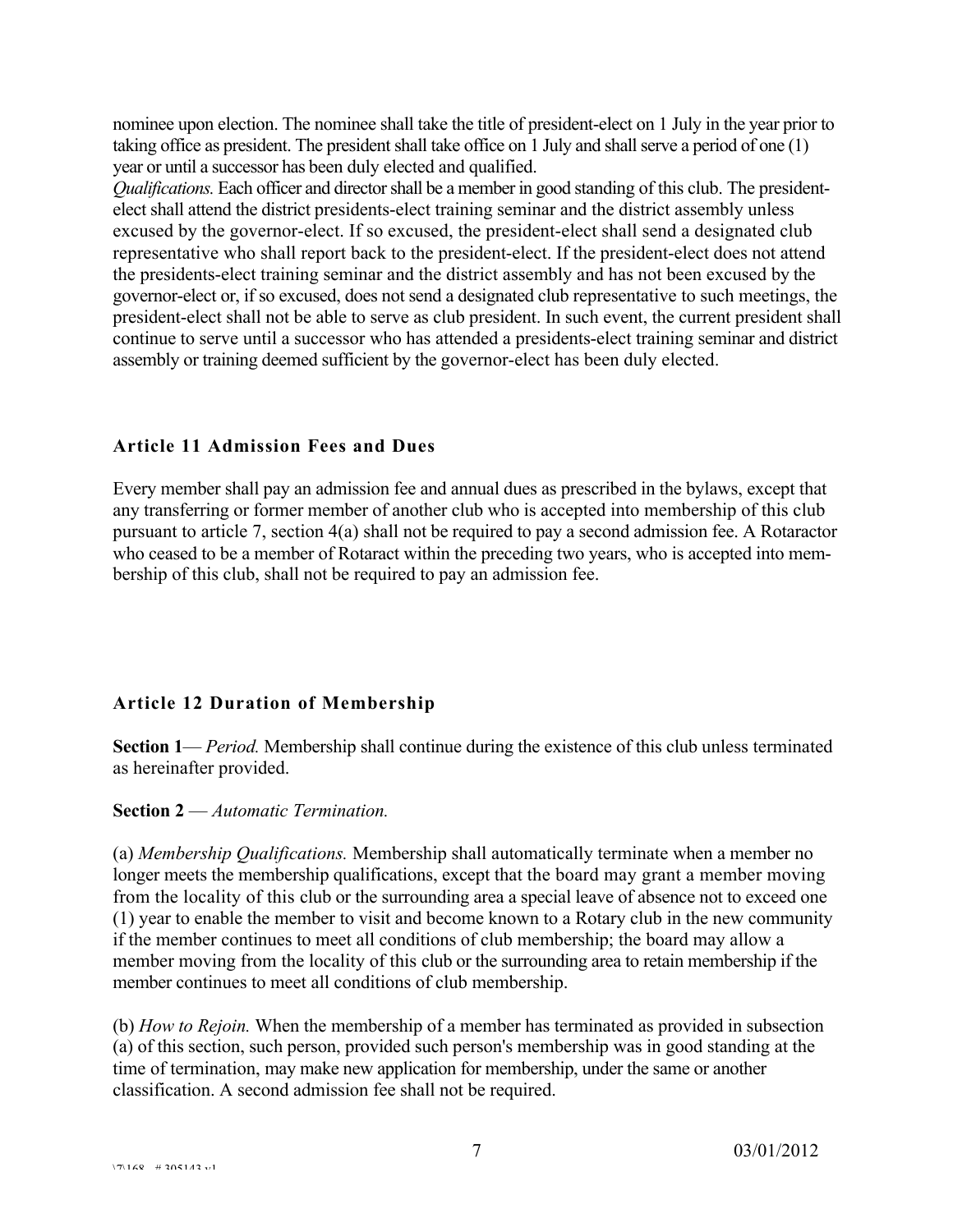(c) *Termination of Honorary Membership.* Honorary membership shall automatically terminate at the end of the term for such membership as determined by the board. However, the board may extend an honorary membership for an additional period. The board may revoke an honorary membership at any time.

#### **Section 3** — Termination — Non-payment of Dues.

*Process.* Any member failing to pay dues within thirty (30) days after the prescribed time shall be notified in writing by the secretary at the member's last known address. If the dues are not paid on or before ten (10) days of the date of notification, membership may terminate, subject to the discretion of the board.

*Reinstatement.* The board may reinstate the former member to membership upon the former member's petition and payment of all indebtedness to this club. However, no former member may be reinstated to active membership if the former member's classification is in conflict with article 8, section 2.

**Section 4** *—* Termination — Non-attendance.

(a) *Attendance Percentages*. A member must attend or make up at least 50 percent of club regular meetings in each half of the year; attend at least 30 percent of this club's regular meetings in each half of the year (assistant governors, as defined by the board of directors of RI, shall be excused from this requirement). If a member fails to attend as required, the member's membership shall be subject to termination unless the board consents to such nonattendance for good cause.

(b) *Consecutive Absences.* Unless otherwise excused by the board for good and sufficient reason or pursuant to article 9, sections 3 or 4, each member who fails to attend or make up four consecutive regular meetings shall be informed by the board that the member's non-attendance may be considered a request to terminate membership in this club. Thereafter, the board, by a majority vote, may terminate the member's membership.

**Section 5** — Termination — Other Causes.

(a) *Good Cause.* The board may terminate the membership of any member who ceases to have the qualifications for membership in this club or for any good cause by a vote of not less than two-thirds of the board members, at a meeting called for that purpose. The guiding principles for this meeting shall be article 7, section 1; The Four-Way Test; and the high ethical standards that one should hold as a Rotary club member.

(b) *Notice.* Prior to taking any action under subsection (a) of this section, the member shall be given at least ten (10) days' written notice of such pending action and an opportunity to submit a written answer to the board. The member shall have the right to appear before the board to state the member's case. Notice shall be by personal delivery or by registered letter to the member's last known address.

(c) *Filling Classification.* When the board has terminated the membership of a member as provided for in this section, this club shall not elect a new member under the former member's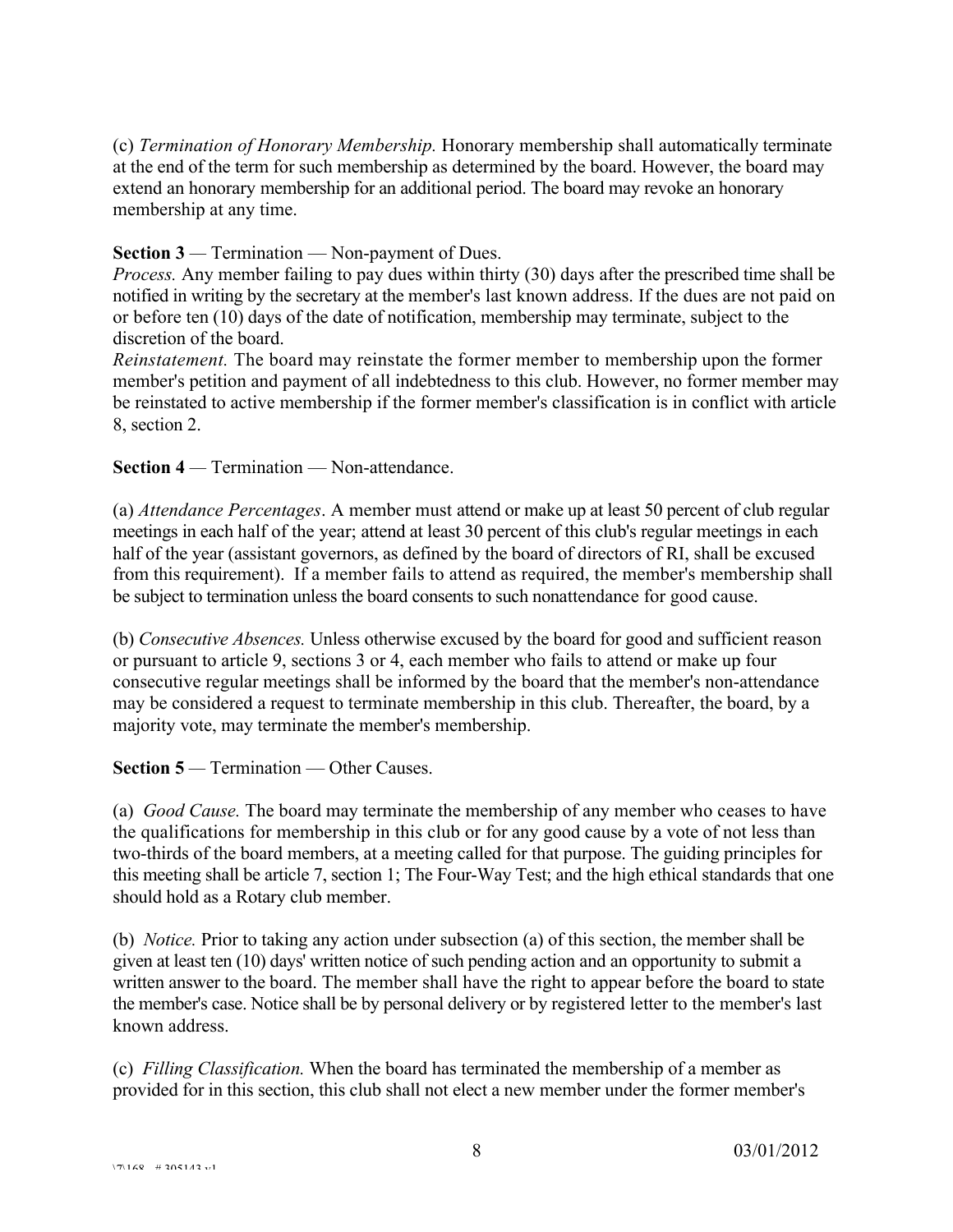classification until the time for hearing any appeal has expired and the decision of this club or of the arbitrators has been announced. However, this provision shall not apply if, by election of a new member, the number of members under the said classification would remain within provided limitations even if the board's decision regarding termination is reversed.

#### **Section 6** — *Right to Appeal, Mediate or Arbitrate Termination.*

(a) *Notice.* Within seven (7) days after the date of the board's decision to terminate membership, the secretary shall give written notice of the decision to the member. Within fourteen (14) days after the date of the notice, the member may give written notice to the secretary of the intention to appeal to the club, request mediation, or to arbitrate as provided in article 16.

(b) *Date for Hearing of Appeal.* In the event of an appeal, the board shall set a date for the hearing of the appeal at a regular club meeting to be held within twenty-one (21) days after receipt of the notice of appeal. At least five (5) days' written notice of the meeting and its special business shall be given to every member. Only members shall be present when the appeal is heard.

(c) *Mediation or Arbitration.* The procedure utilized for mediation or arbitration shall be as provided in article 16.

(d) *Appeal.* If an appeal is taken, the action of the club shall be final and binding on all parties and shall not be subject to arbitration.

(e) *Decision of Arbitrators or Umpire.* If arbitration is requested, the decision reached by the arbitrators or, if they disagree, by the umpire shall be final and binding on all parties and shall not be subject to appeal.

(f) *Unsuccessful Mediation.* If mediation is requested but is unsuccessful, the member may appeal to the club or arbitrate as provided in subsection (a) of this section.

**Section 7** — *Board Action Final.* Board action shall be final if no appeal to this club is taken and no arbitration is requested.

**Section 8** — *Resignation.* The resignation of any member from this club shall be in writing, addressed to the president or secretary. The resignation shall be accepted by the board if the member has no indebtedness to this club.

**Section 9** — *Forfeiture of Property Interest.* Any person whose club membership has been terminated in any manner shall forfeit all interest in any funds or other property belonging to this club if, under local laws, the member may have acquired any right to them upon joining the club.

**Section 10** — *Temporary Suspension*. Notwithstanding any provision of this constitution, if in the opinion of the board

(a) credible accusations have been made that a member has refused or neglected to comply with this constitution, or has been guilty of conduct unbecoming a member or prejudicial to the interests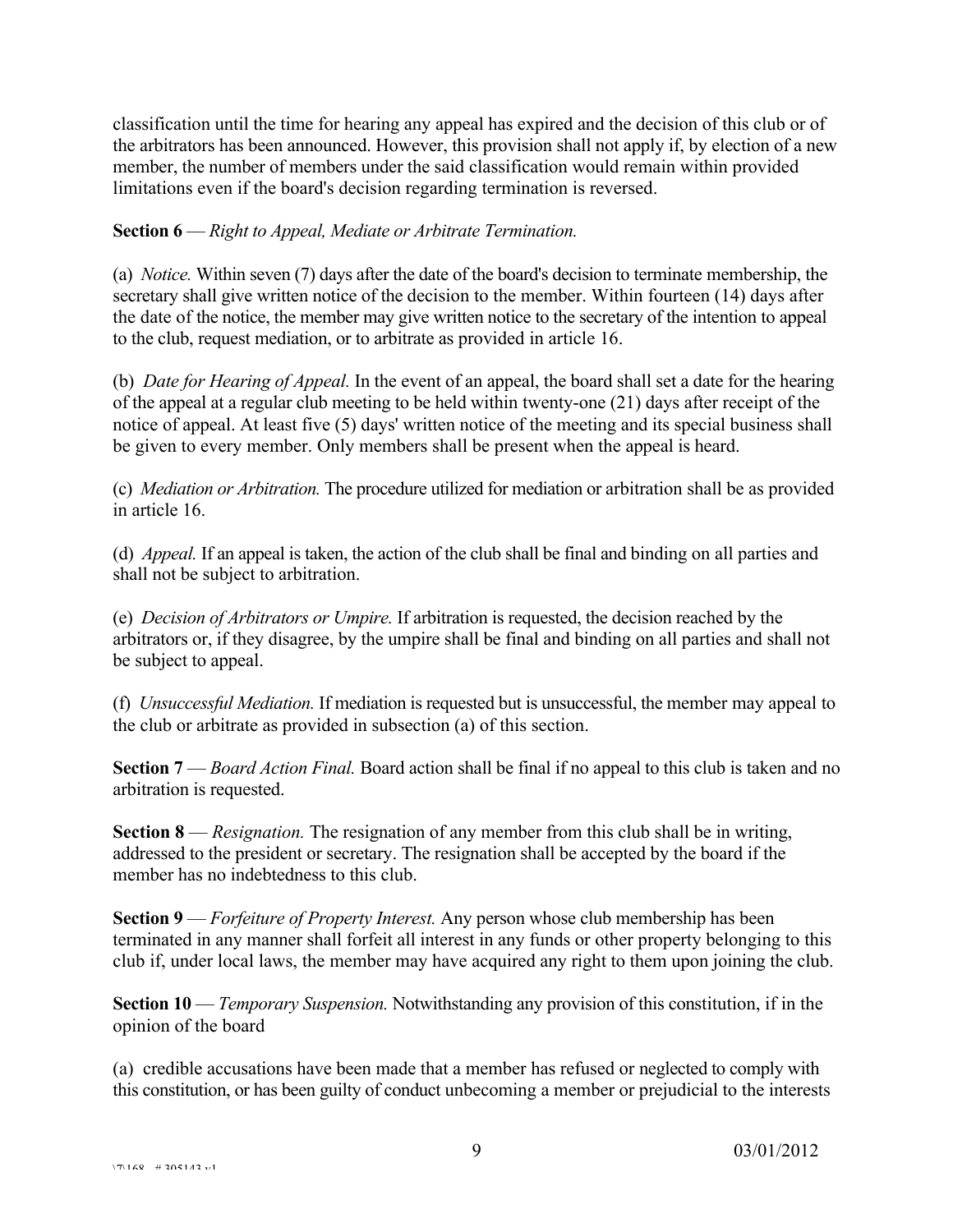of the club; and

(b) those accusations, if proved, constitute good cause for terminating the membership of the member; and

(c) it is desirable that no action should be taken in respect of the membership of the member pending the outcome of a matter or an event that the board considers should properly occur before such action is taken by the board; and

(d) that in the best interests of the club and without any vote being taken as to his or her membership, the member's membership should be temporarily suspended and the member should be excluded from attendance at meetings and other activities of this club and from any office or position the member holds within the club. For the purposes of this clause, the member shall be excused from fulfilling attendance responsibilities; the board may, by a vote of not less than two-thirds of the board, temporarily suspend the member as aforesaid for such period and on such further conditions as the board determines, albeit for a period no longer than is reasonably necessary in all the circumstances.

# **Article 13 Community, National, and International Affairs**

**Section 1**— *Proper Subjects.* The merits of any public question involving the general welfare of the community, the nation, and the world are of concern to the members of this club and shall be proper subjects of fair and informed study and discussion at a club meeting for the enlightenment of its members in forming their individual opinions. However, this club shall not express an opinion on any pending controversial public measure.

**Section 2** — *No Endorsements.* This club shall not endorse or recommend any candidate for public office and shall not discuss at any club meeting the merits or demerits of any such candidate.

**Section 3** — *Non-Political.*

(a) *Resolutions and Opinions.* This club shall neither adopt nor circulate resolutions or opinions, and shall not take action dealing with world affairs or international policies of a political nature.

(b) *Appeals.* This club shall not direct appeals to clubs, peoples, or governments, or circulate letters, speeches, or proposed plans for the solution of specific international problems of a political nature.

**Section 4** — *Recognizing Rotary's Beginning.* The week of the anniversary of Rotary's founding (23 February) shall be known as World Understanding and Peace Week. During this week, this club will celebrate Rotary service, reflect upon past achievements, and focus on programs of peace, understanding, and goodwill in the community and throughout the world.

# **Article 14 Rotary Magazines**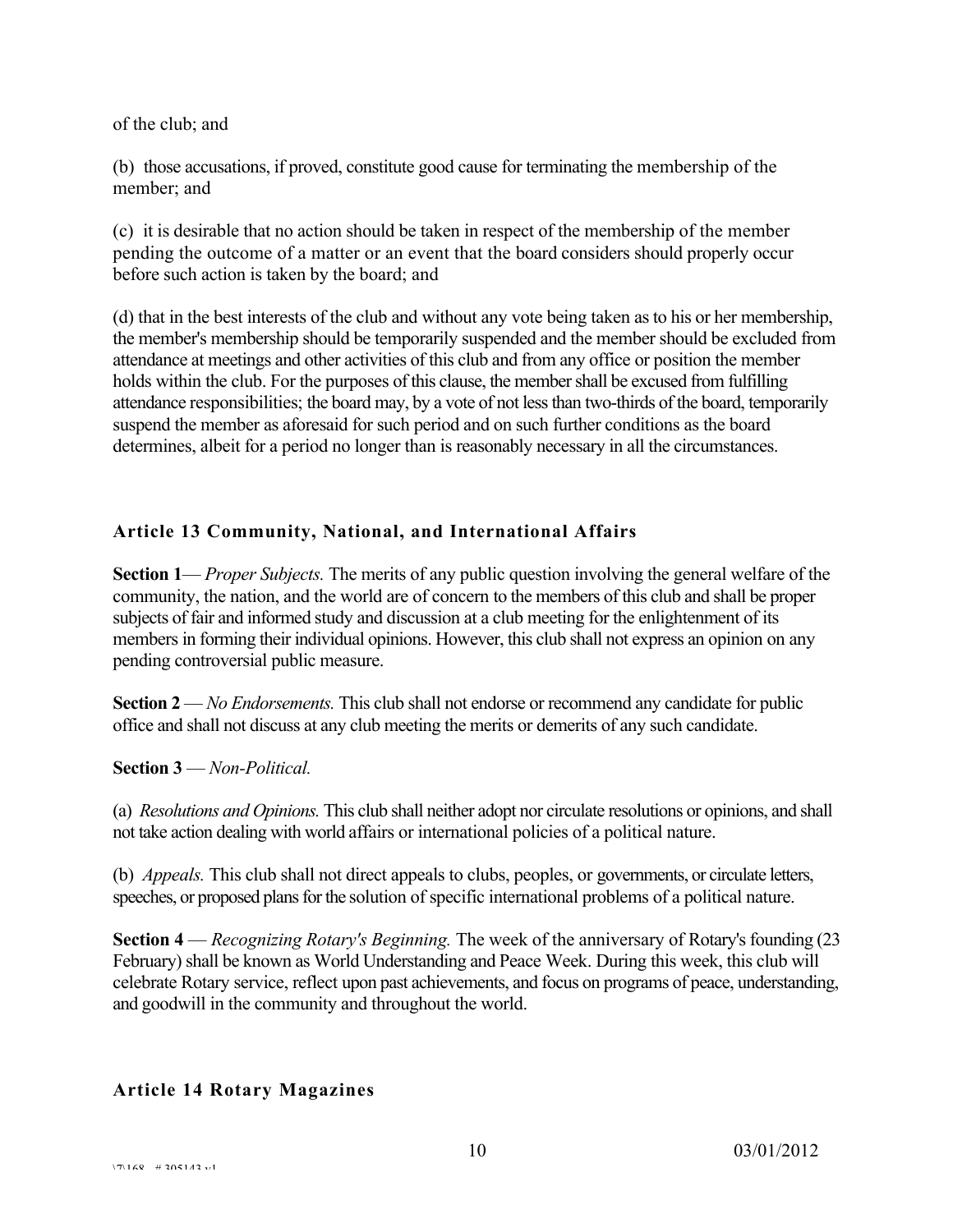**Section 1**— *Mandatory Subscription.* Unless, in accordance with the bylaws of RI, this club is excused by the board of directors of RI from complying with the provisions of this article, each member shall, for the duration of membership, subscribe to the official magazine or to the magazine approved and prescribed for this club by the board of directors of RI. Two Rotarians residing at the same address have the option to subscribe jointly to the official magazine. The subscription shall be paid in six (6) month periods for the duration of membership in this club and to the end of any six (6) month period during which membership may terminate.

**Section 2** — *Subscription Collection.* The subscription shall be collected by this club from each member semiannually in advance and remitted to the Secretariat of RI or to the office of such regional publications as may be determined by the board of directors of RI.

# **Article 15 Acceptance of Object and Compliance with Constitution and Bylaws**

By payment of an admission fee and dues, a member accepts the principles of Rotary as expressed in its object and submits to and agrees to comply with and be bound by the constitution and bylaws of this club, and on these conditions alone is entitled to the privileges of this club. Each member shall be subject to the terms of the constitution and bylaws regardless of whether such member has received copies of them.

# **Article 16 Arbitration and Mediation**

**Section 1**— *Disputes.* Should any dispute, other than as to a decision of the board, arise between any current or former member(s) and this club, any club officer or the board, on any account whatsoever which cannot be settled under the procedure already provided for such purpose, the dispute shall, upon a request to the secretary by any of the disputants, either be resolved by mediation or settled by arbitration.

**Section 2** — *Date for Mediation or Arbitration.* In the event of mediation or arbitration, the board shall set a date for the mediation or arbitration, in consultation with disputants, to be held within twenty-one (21) days after receipt of the request for mediation or arbitration.

**Section 3** — *Mediation.* The procedure for such mediation shall be that recognized by an appropriate authority with national or state jurisdiction or be that recommended by a competent professional body whose recognized expertise covers alternative dispute resolution or be that recommended by way of documented guidelines determined by the board of RI or the trustees of The Rotary Foundation. Only a member of a Rotary club may be appointed as mediator(s). The club may request the district governor or the governor's representative to appoint a mediator who is a member of a Rotary club and who has appropriate mediation skills and experience. *Mediation Outcomes.* The outcomes or decisions agreed between the parties as a result of mediation shall be recorded and copies held by each party, the mediator(s) and one copy given to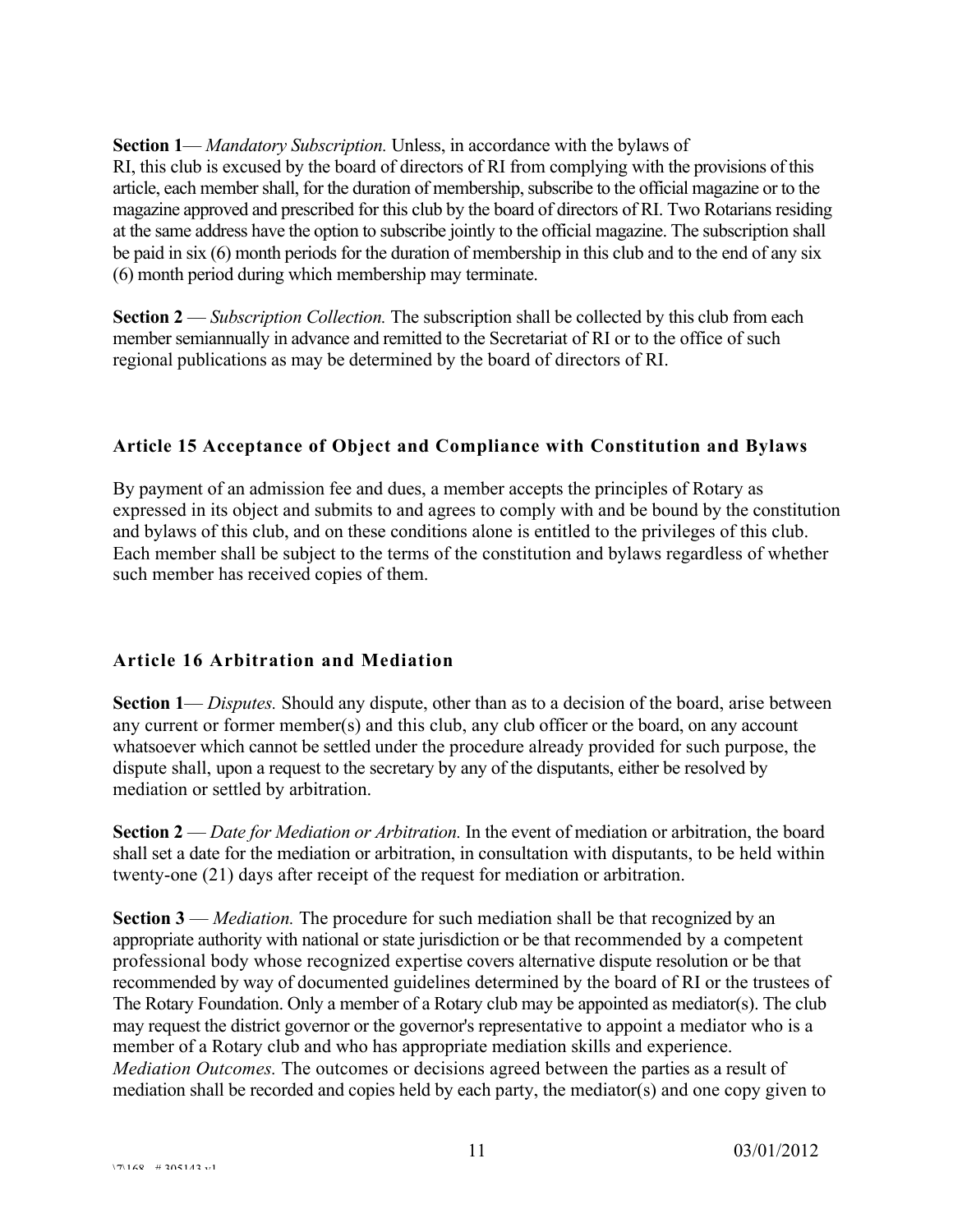the board and to be held by the secretary. A summary statement of outcomes acceptable to the parties involved shall be prepared for the information of the club. Either party, through the president or secretary, may call for further mediation if either party has retracted significantly from the mediated position.

*Unsuccessful Mediation.* If mediation is requested but is unsuccessful, any disputant may request arbitration as provided in section 1 of this article.

**Section 4** — *Arbitration.* In the event of a request for arbitration, each party shall appoint an arbitrator and the arbitrators shall appoint an umpire. Only a member of a Rotary club may be appointed as umpire or as arbitrator.

**Section 5** — *Decision of Arbitrators or Umpire.* If arbitration is requested, the decision reached by the arbitrators or, if they disagree, by the umpire shall be final and binding on all parties and shall not be subject to appeal.

#### **Article 17 Bylaws**

This club shall adopt bylaws not inconsistent with the constitution and bylaws of RI, with the rules of procedure for an administrative territorial unit where established by RI, and with this constitution, embodying additional provisions for the government of this club. Such bylaws may be amended from time to time as therein provided.

# **Article 18 Interpretation**

Throughout this constitution, the terminology "mail," "mailing," and "ballot-by-mail" will include utilization of electronic mail (e-mail) and internet technology to reduce costs and increase responsiveness.

#### **Article 19 Amendments**

**Section 1**— *Manner of Amending.* Except as provided in section 2 of this article, this constitution may be amended only by the council on legislation in the same manner as is established in the bylaws of RI for the amendment of its bylaws.

**Section 2** — *Amending Article 2 and Article 3.* Article 2 (Name) and Article 3 (Locality of the Club) of the constitution shall be amended at any regular meeting of this club, a quorum being present, by the affirmative vote of not less than two-thirds of all voting members present and voting, provided that notice of such proposed amendment shall have been mailed to each member and to the governor at least ten (10) days before such meeting, and provided further, that such amendment shall be submitted to